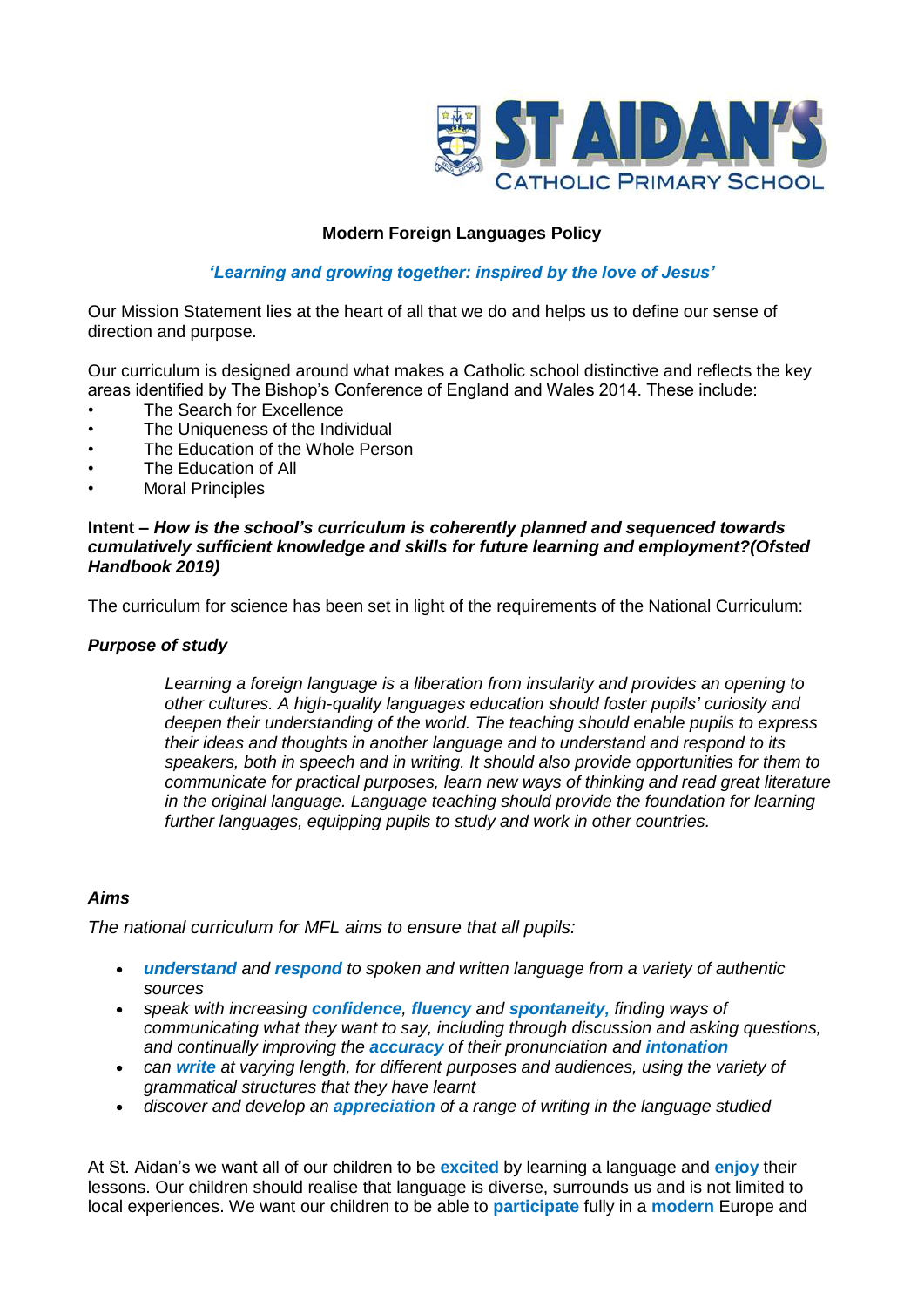wider world where they may meet others who do not speak the same language. We want our children to know that there are many different **careers** that could be built on being multi lingual.

The curriculum has been **planned** as a clear framework that guides teachers and children through weekly objectives that have been **sequenced** to ensure knowledge, skills and understanding are retained and remembered.

**Implementation -** *Teachers have good knowledge of the subject(s) and courses they teach. Leaders provide effective support for those teaching outside their main areas of expertise; Teachers present subject matter clearly, promoting appropriate discussion about the subject matter being taught. They check pupils' understanding systematically, identify misconceptions accurately and provide clear, direct feedback. In so doing, they respond and adapt their teaching as necessary without unnecessarily elaborate or individualised approaches.(Ofsted handbook 2019)*

## **MFL Curriculum Planning**

At St Aidan's Catholic Primary School we use the current National Curriculum as the basis for our curriculum planning in MFL which is supported by the scheme of work from Language Angels (.https://www.languageangels.com/schools) Our long-term and medium-term plans, give **details** of each area to be taught for each term or half term.

It is the MFL subject lead's responsibility to ensure children have the opportunity to build upon **prior learning**, which is taught and developed through the whole school progression map for The subject.

## **EYFS/ Key Stage 1**

**We would expect teachers in EYS and KS1 to engage in our 'school language' through games and activities on a regular basis to give the children a good grounding and preparation for the delivery of a planned curriculum in KS2.**

### **We know that**

#### **Key Stage 2**

Our aim is to develop the confidence and competence of each child in the foreign language they are learning. Our goal is for them to be passionate, curious and confident about their own foreign language learning abilities when they finish the primary school phase of their education.

We will help them develop and demonstrate substantial progress in the 5 key language skills necessary for learning Spanish:

- Speaking
- Listening
- Reading
- Writing
- Grammar

We aim to ensure that pupils of all abilities develop **solid foundations** in these key language learning skills - properly preparing them for the next stage of their language learning journey. These skills will develop children's ability **to understand** what they hear and read and enable them to express themselves in speech and writing. We will extend their knowledge of how language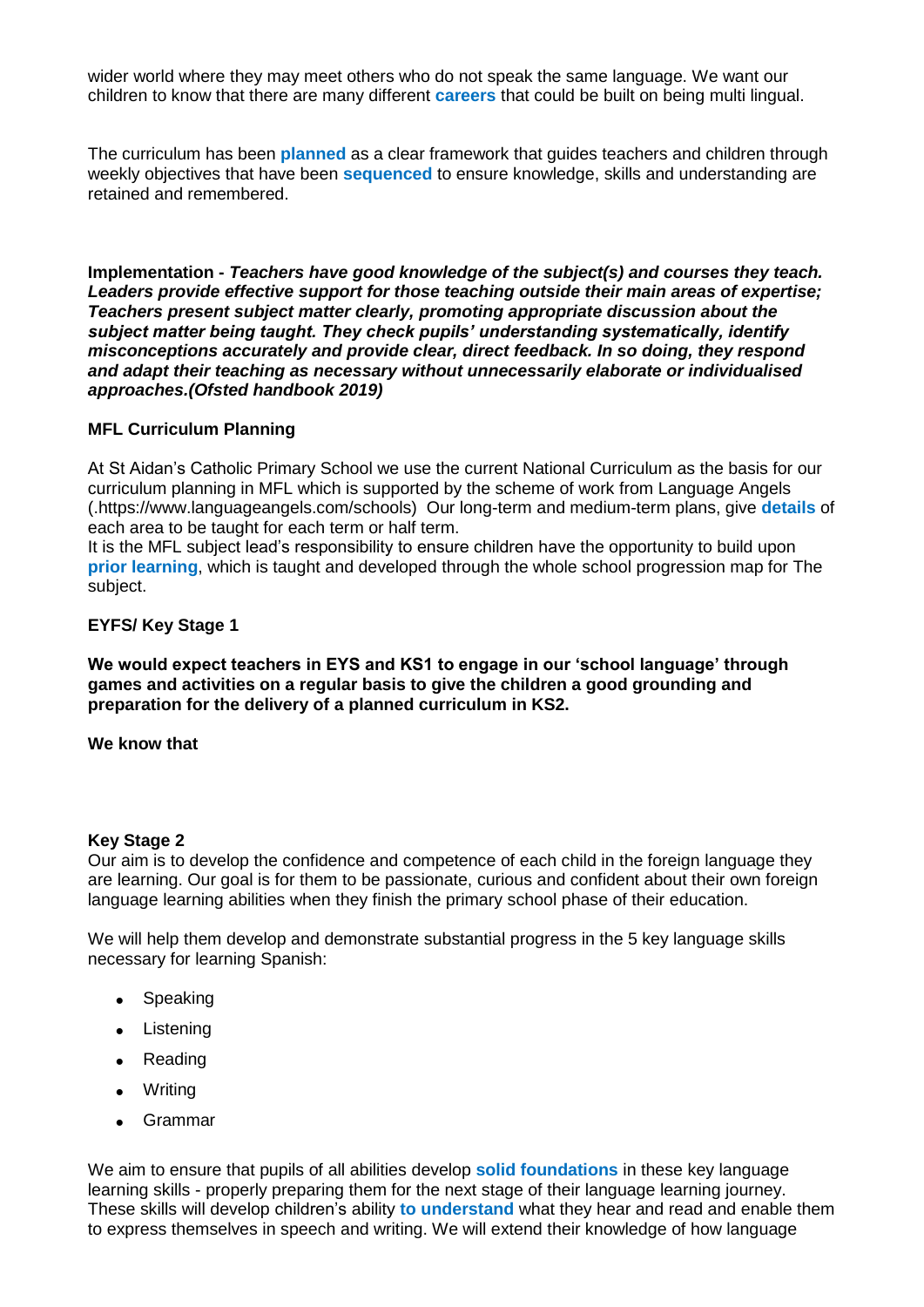works and explore the similarities and differences between the foreign language they are learning and English. We will also help **strengthen** their sense of identity through learning about culture in other countries and comparing it with their own.

At St Aidan's, we know that effective teaching of this subject requires **expertise** and **knowledge** on the part of the teachers. We commit to engaging with training where available for all staff and for the subject leader to remain a point of help and advice.

We use questioning and evidence within the science book to **check** childrens' understanding and deeper learning. We look to be persistent in asking children to **remember** what they have learned. **Feedback** in the science book will be positive and formative in developing key skills, knowledge and understanding.

By the end of key stage 2, pupils should be able to:

- 1. Listen attentively to spoken language and show understanding by joining in and responding.
- 2. Explore the patterns and sounds of language through songs and rhymes and link the spelling, sound and meaning of words.
- 3. Engage in conversations; ask and answer questions; express opinions and respond to those of others; seek clarification and help.
- 4. Speak in sentences, using familiar vocabulary, phrases and basic language structures.
- 5. Develop accurate pronunciation and intonation so that others understand when they are reading aloud or using familiar words and phrases.
- 6. Present ideas and information orally to a range of audiences.
- 7. Read carefully and show understanding of words, phrases and simple writing.
- 8. Appreciate stories, songs, poems and rhymes in the language.
- 9. Broaden their vocabulary and develop their ability to understand new words that are introduced into familiar written material, including through using a dictionary.
- 10. Write phrases from memory, and adapt these to create new sentences, to express ideas clearly.
- 11. Describe people, places, things and actions orally and in writing.
- 12. Understand basic grammar appropriate to the language being studied, including (where relevant): feminine, masculine and neuter forms and the conjugation of high-frequency verbs; key features and patterns of the language; how to apply these, for instance, to build sentences; and how these differ from or are similar to English.

# **Impact - Pupils develop detailed knowledge and skills across the curriculum and, as a result, achieve well.**

## **Assessment and recording**

The impact and measure of this, is to ensure that children at St. Aidan's Catholic Primary are equipped with skills and knowledge that will enable them to be **ready** for the curriculum at Key Stage 3 and for life as an **adult** in the wider world.

We want the children to have thoroughly **enjoyed** learning Spanish, therefore encouraging them to undertake new life experiences now and in the future.

Two forms of assessment are available at the end of every Language Angels unit:

1. Peer and self-assessment 'I can do…' grids. A quick and easy way for all pupils in the class to record which units they have completed and the progress they are making.

2. More detailed skills based assessments using bespoke skills assessment worksheets. This form of assessment enables us to determine the learning and progression of all pupils in the key